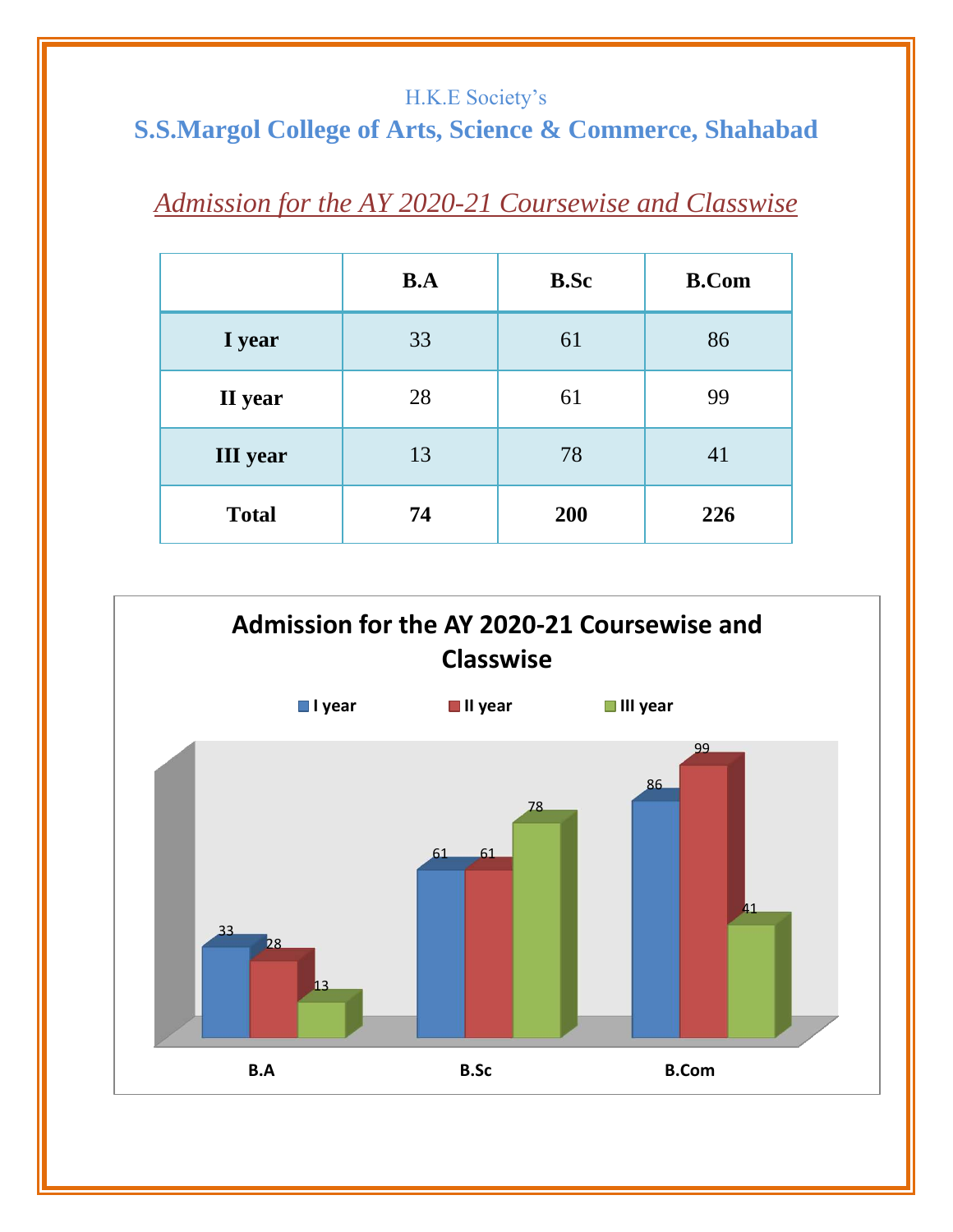#### H.K.E Society's

# **S.S.Margol College of Arts, Science & Commerce, Shahabad**

### *Admission for the AY 2020-21 B.A Classwise and Genderwise*

|              | <b>B.A I year</b> | <b>B.A II year</b> | <b>B.A III year</b> | <b>Total</b> |
|--------------|-------------------|--------------------|---------------------|--------------|
| <b>Boys</b>  | 26                | 14                 | $\tau$              | 47           |
| <b>Girls</b> |                   | 14                 | $\mathfrak b$       | 27           |
| <b>Total</b> | 33                | 28                 | 13                  | 74           |

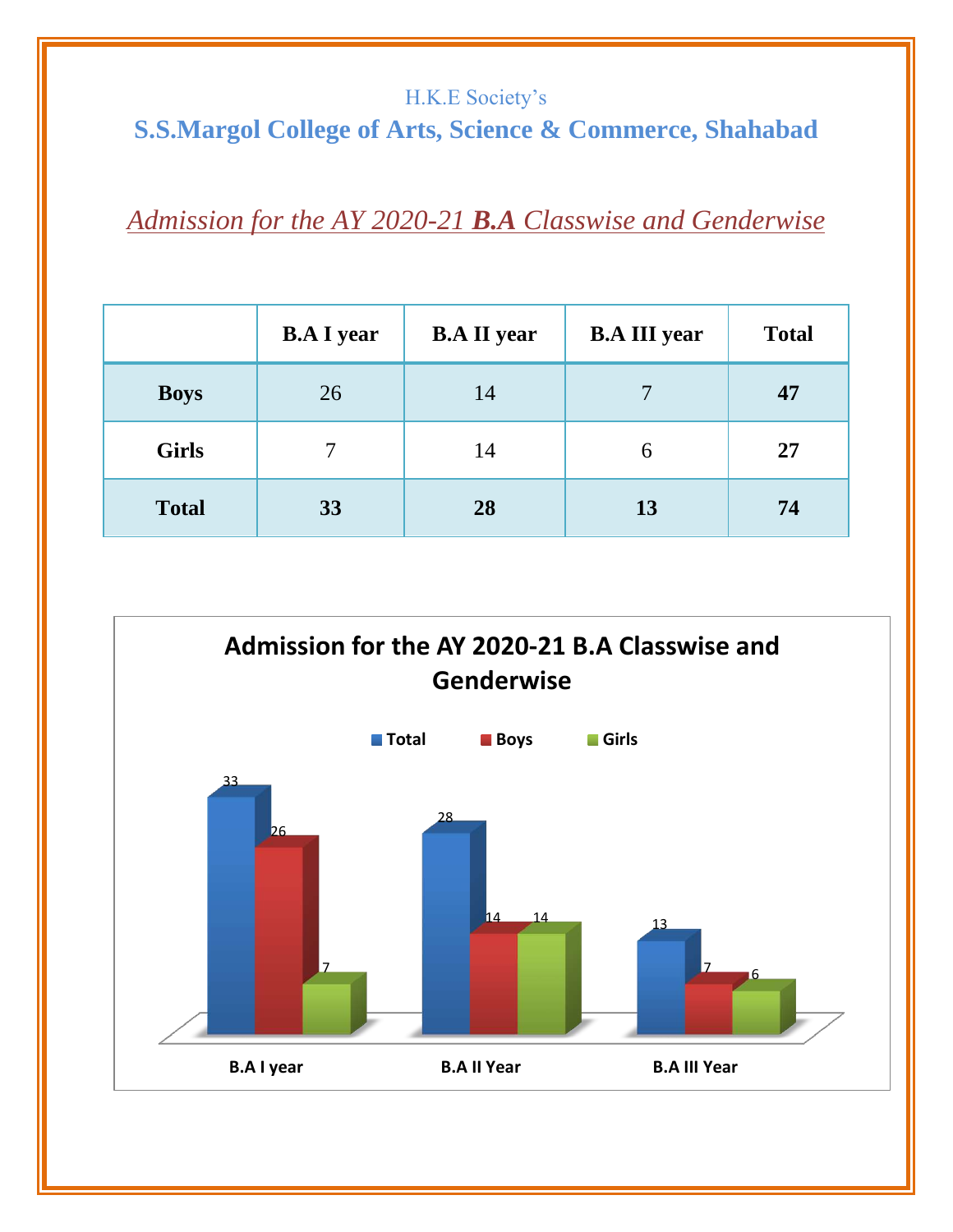#### H.K.E Society's **S.S.Margol College of Arts, Science & Commerce, Shahabad**

*Admission for the AY 2020-21 B.Sc Classwise and Genderwise*

|              | <b>B.Sc I year</b> | <b>B.Sc II year</b> | <b>B.Sc III year</b> | <b>Total</b> |
|--------------|--------------------|---------------------|----------------------|--------------|
| <b>Boys</b>  | 30                 | 28                  | 46                   | 104          |
| <b>Girls</b> | 31                 | 33                  | 32                   | 96           |
| <b>Total</b> | 61                 | 61                  | 78                   | 200          |